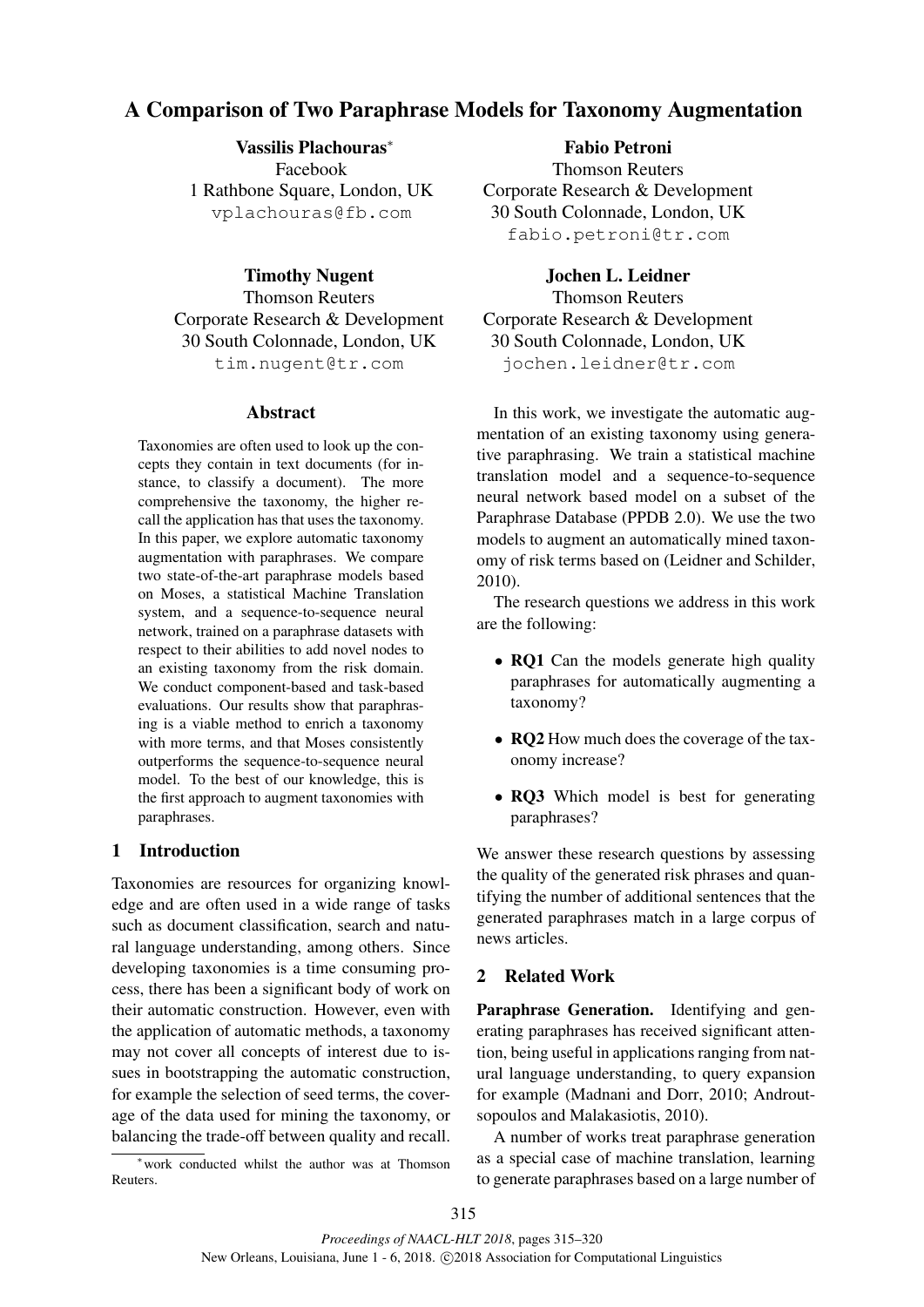aligned sentence pairs from news articles (Quirk et al., 2004), extracting paraphrases from a bilingual parallel corpus (Bannard and Callison-Burch, 2005), or training statistical machine translation models on news headlines (Wubben et al., 2010).

Building on the recent advances in neural networks for machine translation, seq2seq models with attention representing input as a sequence of characters (Hasan et al., 2016), or with more layers and residual connections (Prakash et al., 2016) have been trained to generate paraphrases. Mallinson, Sennrich and Lapata (2017) applied the bilingual pivoting approach (Bannard and Callison-Burch, 2005) with neural machine translation, where the input sequence is mapped to a number of translations in different languages, and then these translations are mapped back to the original language.

Taxonomy Construction & Expansion Since manually creating knowledge structures, such as taxonomies, is a time consuming process, there exist several methods to automate it (Medelyan et al., 2013). Meng et al. (2015) employ techniques for automatically mining taxonomies in combination with crowd-sourcing to achieve greater coverage. Subramaniam, Nanavati and Mukherjea (2010) study the problem of merging one ontology into another one, thus asymmetrically extending one of the taxonomies. Harpy (Grycner and Weikum, 2014) addresses the sparsity of subsumption hierarchy of Patty, a large repository of relational paraphrases (Nakashole et al., 2013). Wang et al. (2014) automatically extend a taxonomy by identifying missing categories and predict the optimal structure based on a hierarchical Dirichlet model. The automatic placement of new concepts in a taxonomy has also been investigated as a shared task in SemEval 2016 (Jurgens and Pilehvar, 2016). However, to the best of our knowledge, there is no work that applies generative paraphrasing to expand a taxonomy.

### 3 Paraphrase Generation

In this work we approach the task of generating phrasal paraphrases as monolingual translation and we train two state-of-the-art models (Section 3.1) on an existing corpus of English phrasal paraphrases (Section 3.2).

#### 3.1 Models

The two models we train for paraphrase generation are based on Moses (Koehn et al., 2007) and attention-based sequence-to-sequence (seq2seq) neural networks (Bahdanau et al., 2015).

Moses is an open-source implementation of statistical machine translation models. While it supports the use of additional structure such as dependency trees, we focus on phrase-based translation in this work and a tri-gram language model learned from the set of target paraphrases.

The attention-based seq2seq model consists of a bi-directional LSTM encoder and an LSTM decoder which uses an attention mechanism to learn which input words are the most important for each output word.

#### 3.2 Training and Evaluation

For training the paraphrase generation models, we use a subset of the Paraphrase Database (PPDB 2.0) corpus. The PPDB 2.0 data set is a large-scale phrasal paraphrase data set that has been mined automatically based on (Bannard and Callison-Burch, 2005), and refined with machine learning based ranking of paraphrases based on human generated ground-truth and assignment of textual entailment labels for each paraphrase pair. In this work, we used the large pack of lexical (single word to single word) and phrasal (multi-word to single or multi-word) paraphrases<sup>1</sup>. Because the data set was automatically generated, some of the paraphrase pairs are not true paraphrases. In our experiments, we kept only pairs that do not contain numeric digits. We also use the textual entailment labels with which paraphrase pairs in the data set are annotated and keep the pairs labeled as equivalent. We split the remaining data in 757,300 training data points and 39,325 test data points. The splitting is performed by first creating a graph where phrases are nodes and edges exist between the two phrases in a paraphrase pair. In this graph, we identify connected components and we assign all data points within each connected component to either the training or the test sets. This process guarantees independence between the training and the test sets.

To train Moses, we precomputed a tri-gram language from the target phrases in the training data

<sup>&</sup>lt;sup>1</sup>PPDB 2.0 is made available in packs of increasing size, where each pack contains a list of paraphrases, ordered in decreasing order of the score described in (Pavlick et al., 2015).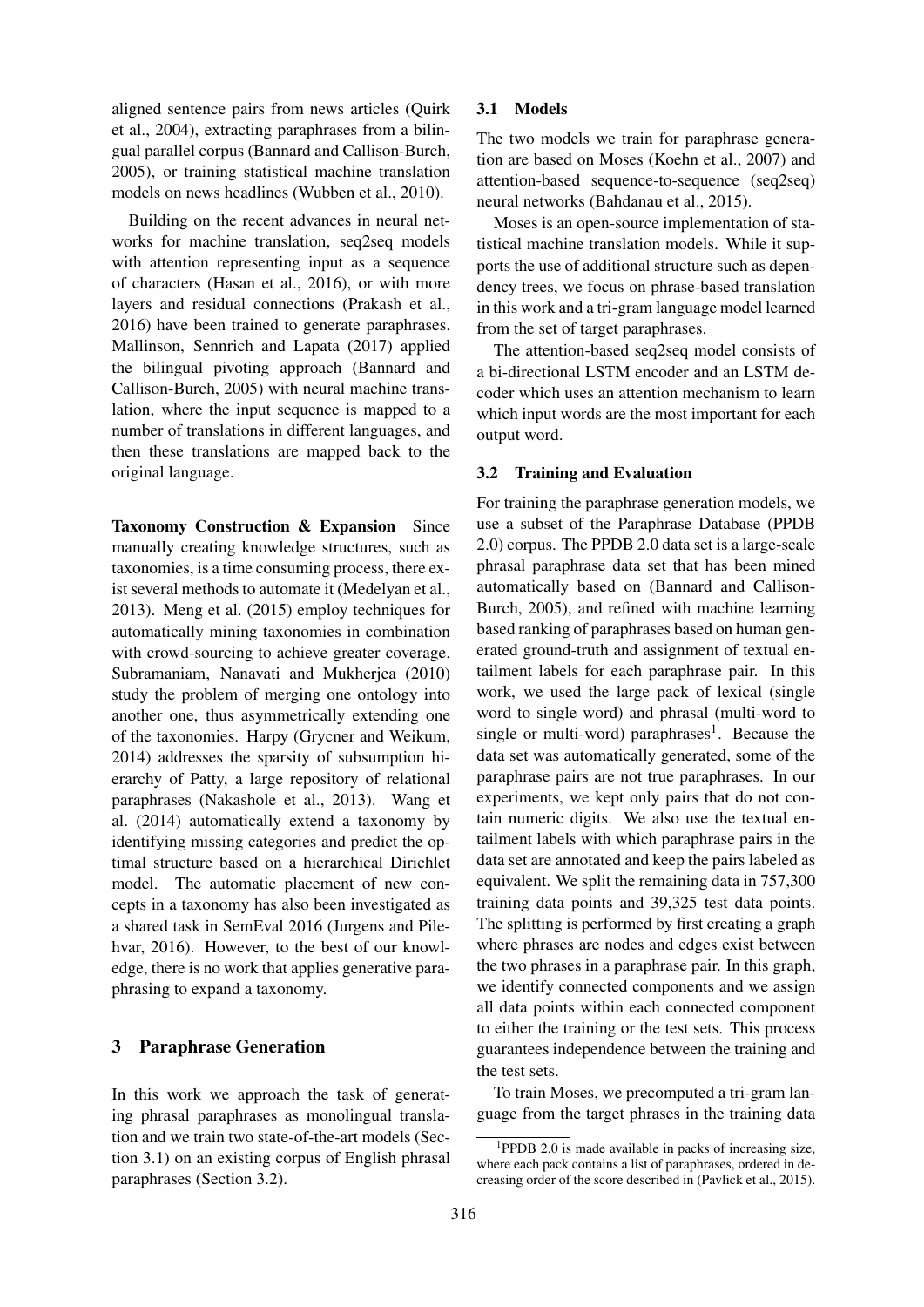set and used the MERT optimizer. To train the seq2seq model, we used a batch size of 256 training samples, 100-unit LSTM cells for both the encoder and the decoder, dropout with keep probability 0.8 at the output of cells, a bidirectional encoder, greedy 1-best search output generation criteria, and an additive attention function (Bahdanau et al., 2015). For representing words, we used 100 dimensional pre-trained GloVe embeddings (Pennington et al., 2014). We trained using the Adam optimizer and a learning rate of 0.001 and let the models train for 200,000 steps (a step is an iteration over a batch of training points).

For evaluation we used the BLEU score (Papineni et al., 2002; Chen and Cherry, 2014). BLEU is calculated on tokenized data using the implementation provided in the *nltk* framework<sup>2</sup> with NIST geometric sequence smoothing. Moses achieved a BLEU score of 0.4098 compared to 0.3156 obtained by the seq2seq model. The difference in BLEU score shows that Moses is substantially better than the seq2seq model for the subset of PPDB 2.0 we used.

#### 4 Taxonomy Augmentation Evaluation

After training the paraphrase generation models, we focus on augmenting the taxonomy of risks. The risk taxonomy has been automatically mined based on the method described in (Leidner and Schilder, 2010) and subsequently has been manually filtered to keep high quality risk terms, resulting in 2,824 terms.

For each term in the risk taxonomy, we apply the two paraphrase generation models to obtain a maximum of top 10 paraphrased risk terms. Figure 1 shows the number of generated paraphrases that are also in the original list of risk phrases. While our end goal is to generate phrases that are not in the original list of phrases, a large number of generations already appearing in the list of highquality and manually filtered list of risk phrases is an indication of the quality of the paraphrases. As we can see from Figure 1, Moses outperforms with a wide margin the seq2seq model in generating paraphrases already in the taxonomy. Table 1 shows examples of generated paraphrases by Moses and seq2seq.

Furthermore, we have manually annotated the top-1 generated paraphrases that were not already in the original risk taxonomy. Each paraphrased



Figure 1: Number of top-k generated paraphrases already in the list of risk phrases.

risk term was annotated as *valid* when it can directly replace the original risk term, *noisy* when the meaning of the paraphrase is close to the meaning of the original term or the paraphrase has additional terms, and *invalid* when the paraphrase is not suitable for substituting the original risk term. Table 2 shows for both models the number of paraphrases that were not in the original taxonomy and that were annotated with a given label.

Even though both the BLEU score and the number of paraphrases that were already in the original risk taxonomy demonstrate that Moses performs better than seq2seq in our setting, we have also looked how often a paraphrase generated with seq2seq was annotated as being better than the paraphrase generated by Moses. For example, this is the case when one model generates a paraphrase that is annotated as *valid* and the other model generates for the input risk term a paraphrase that is annotated as *noisy* or *invalid*. We have observed that in 1211 cases, the paraphrase generated by Moses was better than the paraphrase generated by seq2seq. On the other hand, seq2seq was better only in 58 cases.

We have also looked at the lexical diversity of the generated paraphrases. We define lexical diversity as the fraction of tokens in a paraphrase that were not in the original risk phrase. Table 3 shows that the seq2seq model results in higher lexical diversity than Moses for both the valid and noisy paraphrases.

Finally, we have looked at the number of sentences matched by the original risk phrases and the generated paraphrases in large corpus of approximately 14 million news articles. The original list of risk phrases matches 23,110,506 sentences. As Table 4 demonstrates, the *valid* paraphrases generated by Moses match an additional 5.2M sentences that were not matched by any entry in the

<sup>2</sup>http://www.nltk.org/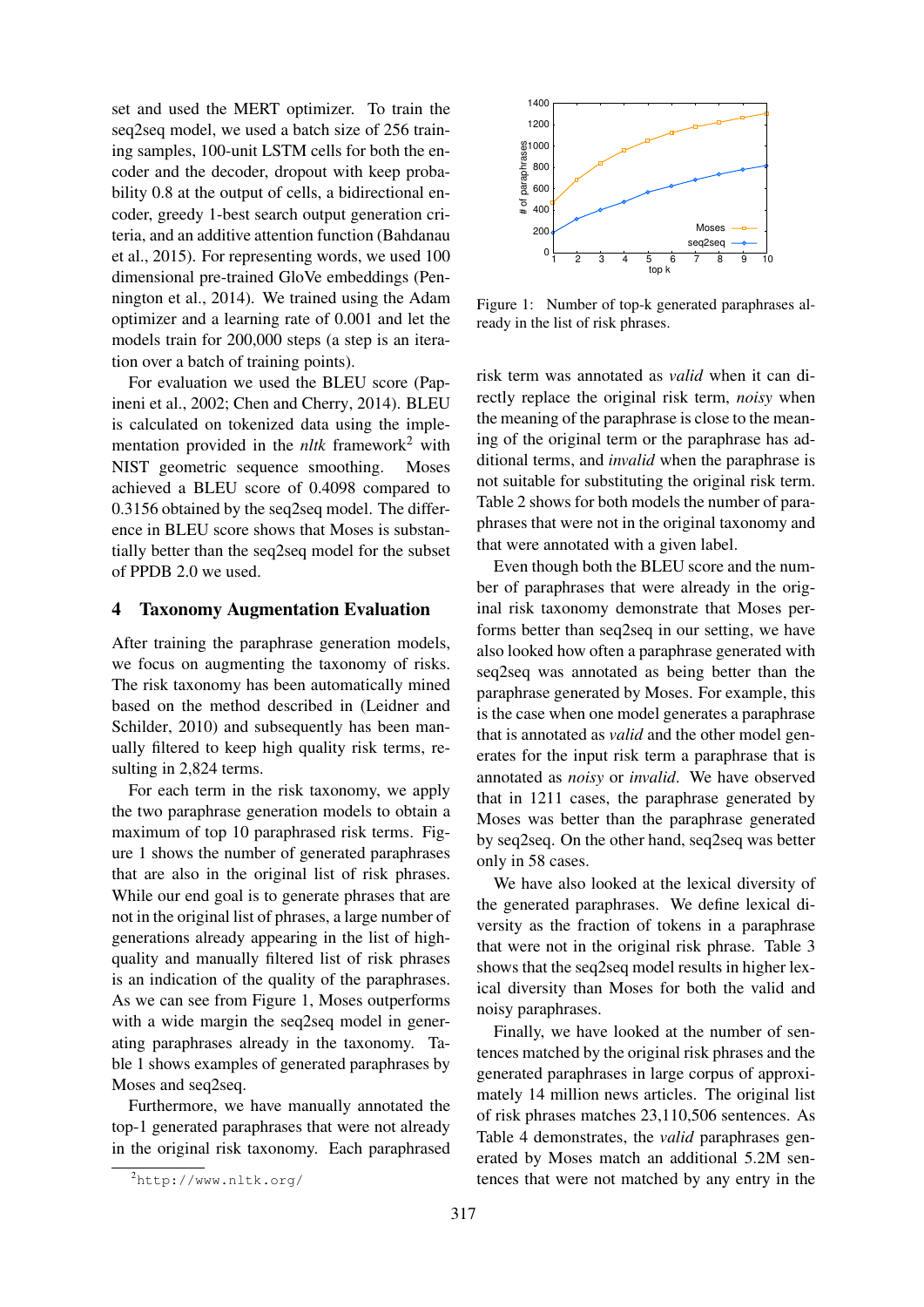| Risk Term                       | <b>Moses</b>                        | seq2seq                      |
|---------------------------------|-------------------------------------|------------------------------|
| wind-blown debris               | wind-blown rubble                   | buildings                    |
| unexpected entry of competitors | unpredicted entrance of competitors | accident                     |
| trafficked people               | trafficking in persons              | victims of human trafficking |
| demolished                      | razed                               | demolition                   |
| committed fraud                 | fraud committed                     | the fight against fraud      |
| genetically modified food       | gm food                             | genetically engineered       |

Table 1: Examples of paraphrases generated by Moses and seq2seq.

| Model   | Valid | <b>Noisy</b> | Invalid |
|---------|-------|--------------|---------|
| Moses   | 1.337 | 337          | 327     |
| seq2seq | 419   | 175          | 2.042   |

Table 2: Number of generated paraphrases annotated as valid, noisy or invalid.

| Model        | Diversity (valid) | Diversity (noisy) |
|--------------|-------------------|-------------------|
| <b>Moses</b> | 0.5455(1,337)     | 0.3952(337)       |
| seq2seq      | 0.6991(419)       | 0.6969(175)       |

Table 3: Lexical diversity of generated valid and noisy paraphrases in terms of fraction of tokens that are not in the original risk phrase.

| Model        | Valid       | <b>Noisy</b> |
|--------------|-------------|--------------|
| <b>Moses</b> | 5, 197, 781 | 1,868,734    |
| seq2seq      | 1,751,745   | 749,886      |

Table 4: The number of sentences from the news archive matching at least one of the generated valid or noisy risk paraphrases, which were not already matched by a risk phrase in the original taxonomy.

original taxonomy, corresponding to an expansion of coverage by 22%. The *valid* paraphrases generated by seq2seq match 1.8M additional sentences, expanding coverage by 7.6%. A smaller increase in coverage can be achieved if we consider *noisy* paraphrases as well, 8.1% for Moses and 3.2% for seq2seq. However, these additional sentences may contain significantly more noise.

Overall, we have seen that the application of paraphrase generation can expand an existing taxonomy of risk terms with high quality phrases, where 67% of the added terms by Moses have been assessed as valid paraphrases (RQ1). This has led to an increase of the coverage of the taxonomy by 22% (RQ2). The experimental results also demonstrate that Moses outperforms the neural network-based model in this setting (RQ3).

### 5 Discussion

Domain-specific paraphrases. During the annotation of the generated paraphrases by the two models, we have observed a number of cases, which were annotated as *invalid* because the generated paraphrase, although it was grammatically correct and meaningful, it did not correspond to the original term in the domain of risk management. For example, the phrase "screening risk", which refers to risks in the process of performing background checks, was paraphrased to "projection risk" by one of the models. Even though the latter is a grammatically correct phrase, it does not have the same meaning in the context of risk management. Similarly, the word *concentrations* has been replaced by the word *levels* in the phrase "sector concentrations", which may be more appropriate as a replacement in the domain of chemistry. A more appropriate word to replace *level* would be *focus*. To address this issue of domain specific paraphrasing, one possible solution is to use a domain-specific corpus to train the language model used in Moses, or to pre-train the weights of the LSTM cells in the encoder and decoder of seq2seq in the context of a language modelling task (Dai and Le, 2015).

Grammatical diversity. We have quantified lexical diversity as the fraction of new words in the generated paraphrases. Another aspect of diversity, however, is grammatical diversity. For example, it would be interesting to quantify diversity in terms of the number of the classes of paraphrasing phenomena defined by Bhagat and Hovy (2013).

#### 6 Conclusions

In this work we have looked at the problem of automatically augmenting a taxonomy by generating paraphrases of the terms in the taxonomy. Using a subset of PPDB 2.0, a data set of paraphrases, we have trained a statistical machine translation model based on Moses and a second one based on sequence-to-sequence neural network-based mod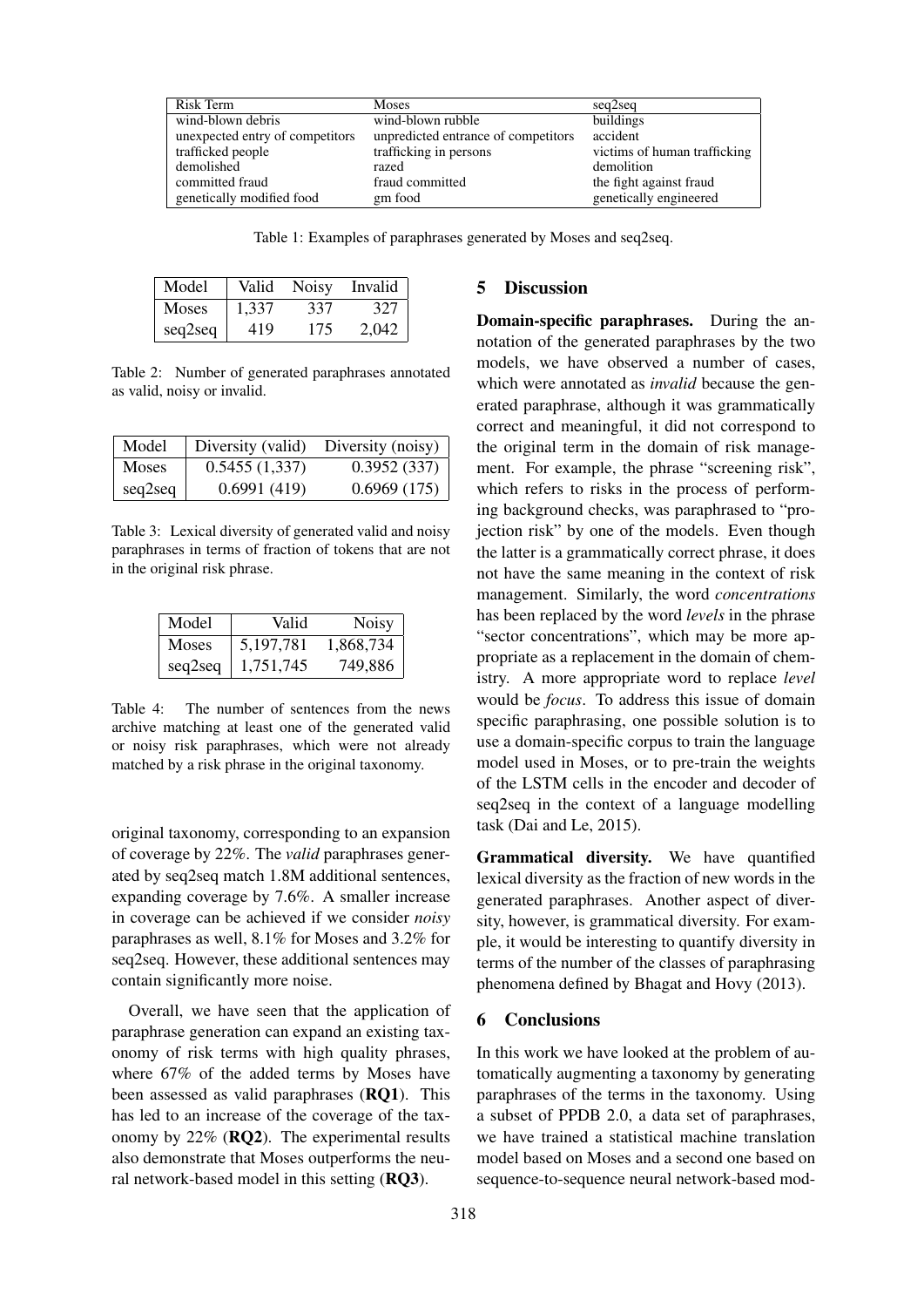els. Our evaluation results show that Moses outperforms seq2seq in our setting and it augments the taxonomy with 67% of high quality terms, leading to an increase of coverage by 22%.

For future work, we want to investigate the impact of using pre-trained weights to initialize the LSTM cells in the seq2seq model from a language modelling task, as well the grammatical diversity of generated paraphrases.

#### References

- Ion Androutsopoulos and Prodromos Malakasiotis. 2010. A survey of paraphrasing and textual entailment methods. *J. Artif. Int. Res.* 38(1):135–187.
- Dzmitry Bahdanau, Kyung Hyun Cho, and Yoshua Bengio. 2015. Neural machine translation by jointly learning to align and translate. In *Proceedings of the International Conference on Learning Representations (ICLR)*.
- Colin Bannard and Chris Callison-Burch. 2005. Paraphrasing with bilingual parallel corpora. In *Proceedings of the 43rd Annual Meeting on Association for Computational Linguistics*. ACL '05, pages 597– 604.
- Rahul Bhagat and Eduard Hovy. 2013. What is a paraphrase? *Computational Linguistics* 39:463–472.
- Boxing Chen and Colin Cherry. 2014. A systematic comparison of smoothing techniques for sentencelevel bleu. *ACL 2014* page 362.
- Andrew M Dai and Quoc V Le. 2015. Semi-supervised sequence learning. In C. Cortes, N. D. Lawrence, D. D. Lee, M. Sugiyama, and R. Garnett, editors, *Advances in Neural Information Processing Systems 28*, Curran Associates, Inc., pages 3079– 3087. http://papers.nips.cc/paper/ 5949-semi-supervised-sequence-learning.
- Adam Grycner and Gerhard Weikum. 2014. Harpy: Hypernyms and alignment of relational paraphrases. In *Proceedings of COLING 2014, the 25th International Conference on Computational Linguistics: Technical Papers*. Dublin City University and Association for Computational Linguistics, pages 2195–2204. http://www.aclweb.org/ anthology/C14-1207.
- Sadid A. Hasan, Bo Liu, Joey Liu, Ashequl Qadir, Kathy Lee, Vivek Datla, Aaditya Prakash, and Oladimeji Farri. 2016. Neural clinical paraphrase generation with attention. In *Proceedings of the Clinical Natural Language Processing Workshop (ClinicalNLP)*. pages 42–53.
- David Jurgens and Mohammad Taher Pilehvar. 2016. Semeval-2016 task 14: Semantic taxonomy enrichment. In *Proceedings of the 10th International*

*Workshop on Semantic Evaluation (SemEval-2016)*. Association for Computational Linguistics, pages 1092–1102. https://doi.org/10.18653/ v1/S16-1169.

- Philipp Koehn, Hieu Hoang, Alexandra Birch, Chris Callison-Burch, Marcello Federico, Nicola Bertoldi, Brooke Cowan, Wade Shen, Christine Moran, Richard Zens, Chris Dyer, Ondrej Bojar, Alexandra Constantin, and Evan Herbst. 2007. Moses: Open source toolkit for statistical machine translation. In *Proceedings of the 45th Annual Meeting of the Association for Computational Linguistics Companion Volume Proceedings of the Demo and Poster Sessions*. Association for Computational Linguistics, pages 177–180. http://www.aclweb.org/ anthology/P07-2045.
- Jochen L. Leidner and Frank Schilder. 2010. Hunting for the black swan: Risk mining from text. In *Proceedings of the ACL 2010 System Demonstrations*. Association for Computational Linguistics, Stroudsburg, PA, USA, ACLDemos '10, pages 54– 59. http://dl.acm.org/citation.cfm? id=1858933.1858943.
- Nitin Madnani and Bonnie J. Dorr. 2010. Generating phrasal and sentential paraphrases: A survey of datadriven methods. *Comput. Linguist.* 36(3):341–387.
- Jonathan Mallinson, Rico Sennrich, and Mirella Lapata. 2017. Paraphrasing revisited with neural machine translation. In *Proceedings of the 15th Conference of the European Chapter of the Association for Computational Linguistics: Volume 1, Long Papers*. EACL '17, pages 881–893.
- Olena Medelyan, Ian H. Witten, Anna Divoli, and Jeen Broekstra. 2013. Automatic construction of lexicons, taxonomies, ontologies, and other knowledge structures. *Wiley Interdisciplinary Reviews: Data Mining and Knowledge Discovery* 3(4):257–279. https://doi.org/10.1002/widm.1097.
- pdf. R. Meng, Y. Tong, L. Chen, and C. C. Cao. 2015. Crowdtc: Crowdsourced taxonomy construction. In *2015 IEEE International Conference on Data Mining*. pages 913–918. https://doi.org/10. 1109/ICDM.2015.77.
	- Ndapandula Nakashole, Gerhard Weikum, and Fabian Suchanek. 2013. Discovering semantic relations from the web and organizing them with patty. *SIG-MOD Rec.* 42(2):29–34. https://doi.org/ 10.1145/2503792.2503799.
	- Kishore Papineni, Salim Roukos, Todd Ward, and Wei-Jing Zhu. 2002. Bleu: A method for automatic evaluation of machine translation. In *Proceedings of the 40th Annual Meeting on Association for Computational Linguistics*. ACL '02, pages 311–318.
	- Ellie Pavlick, Johan Bos, Malvina Nissim, Charley Beller, Benjamin Van Durme, and Chris Callison-Burch. 2015. Adding semantics to data-driven